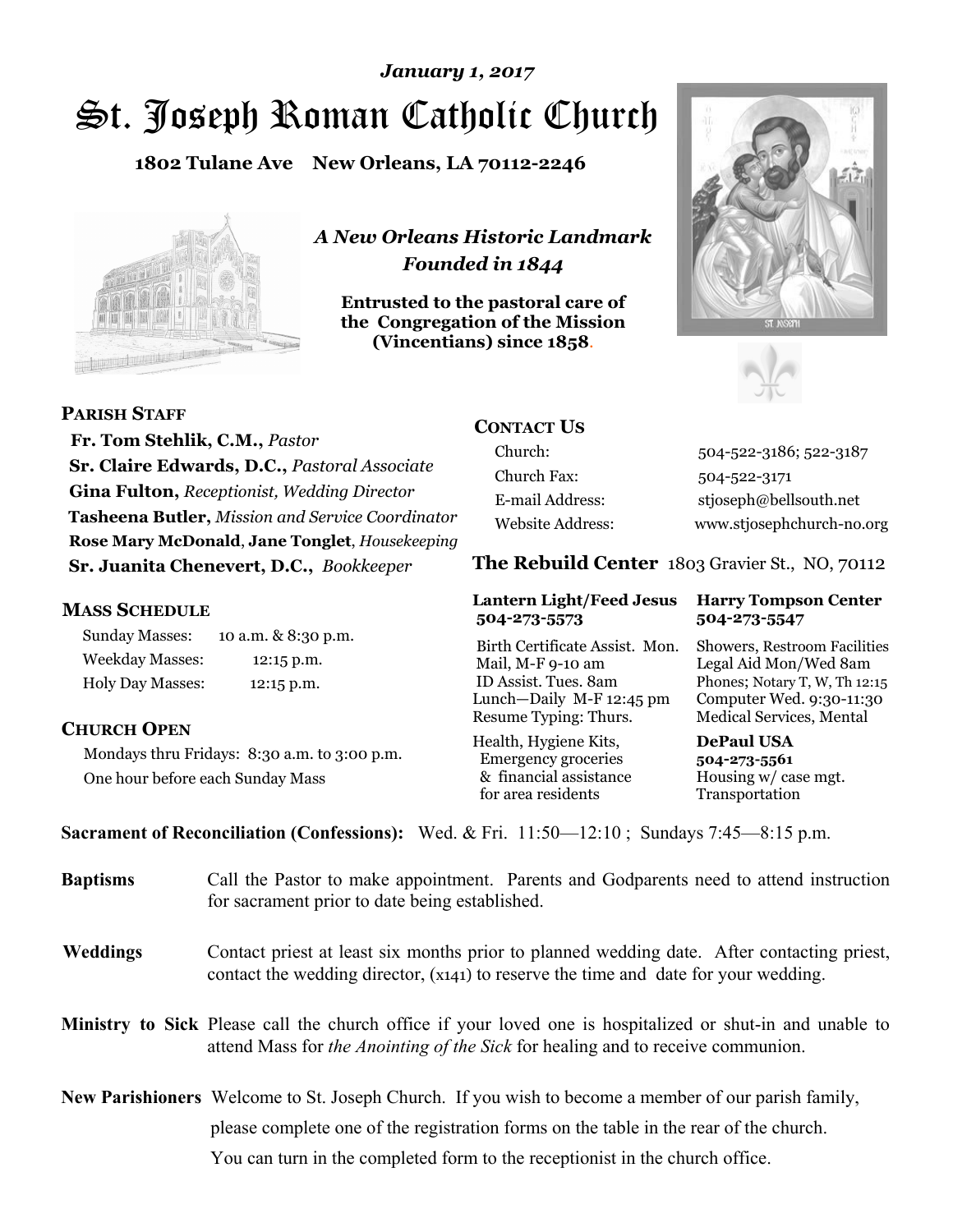# **Mary, the Mother of God January 1, 2017**



**10:00 am** *Ainsley D'Alfonso; Bob Kenney Fam.; Collin Ganus; Phyllis Chauvin; John Hance (+); Warren Meyer, III (+)* **8:30 pm** *St. Joseph Parishioners and Benefactors*

| Monday, January 2, 2017—Sts. Basil & Gregory                                                       | <b>READINGS FOR THE WEEK</b>                                            |
|----------------------------------------------------------------------------------------------------|-------------------------------------------------------------------------|
| 12:15 p.m. No Mass; Church Closed                                                                  | <i><u>Sunday, January 1</u></i> One in Faith #973                       |
| Tuesday, January 3, 2017—                                                                          | Monday.: 1 Jn 2:22-28; Ps 98:1-4; Jn 1:19-28                            |
| 12:15 p.m. Jarius James                                                                            | Tues: 1 Jn 2:29 - 3:6; Ps 98:1, 3cd-6; Jn 1:29-34                       |
| Wednesday, January 4, 2017-Elizabeth Ann Seton                                                     | Wednesday: 1 Jn 3:7-10; Ps 98:1-9; Jn 1:35-42                           |
| 12:15 p.m. Robert Melerine, Jr. $(+)$                                                              | Thursday: 1 Jn 3:11-21; Ps 100:1b-5; Lk 4:14-22                         |
| Thursday, January 5, 2017—St. John Neumann                                                         | Friday: 1 Jn 5:5-13; Ps 147:12-20; Lk 3:23-28                           |
| 12:15 pm Gabriel Barkate $(+)$                                                                     | Saturday: 1 Jn 5:14-21; Sal 149:1-9; Jn 2:1-11                          |
| Friday, January 6, 2017-St. Andre Bassette<br>12:15 pm Guests and Volunteers of the Rebuild Center | Sunday: Is 60:1-6; Ps 72:1-2, 7-8, 10-13;<br>Eph 3:2-3a, 5-6; Mt 2:1-12 |

#### **YOUR PRAYERS ARE ASKED FOR THE FOLLOWING PARISHIONERS AND THEIR FAMILY MEMBERS, WHO ARE IN NEED OF HEALING:**

Willie Arnaudville, Stephan Borne, Susan Bassett Bowes, Raymond Berthelot, Anthony Blaise, Clarke Bordelon, Lawrence & Mamie Brown, John Caron, John Gebbia, Sylvia Daily-Powell, Lynda DeMaria, Ben Eble III, Terry Eggleston, Linda Elwood, Heather Faircloth, Frances Fiegler, LaDonna Finch, Fr. Lou Franz, CM, Mark Eiserloh, Warren Fraught, Sarah Hollier-Watkins, Shelia Jones, Bennett Joseph , Jr. , Tory Kelly, Landy Lanza, Gertie Mayeux, Allen Maldonado, Sara Marino, Priscilla Martin, Karen McCoy, Mike Mullin, Donna Moore, Regina Pichoff, Mark Raymond, Tina Roderfeld, Pippy Sanders, Mel & Gaspar Schiro, Charlie & Joanne Slocum, Jane Tonglet, Isaac Thomas, George Tripkovich, Marion Vaughn, Juanita Ware, Darrell Walker, Fr. George Weber, CM, Warren Webster, Lynn Williams, and Mary Willis, Mike Yazbeck.

#### **SANCTUARY CANDLE AND MASS INTENTIONS**

The Sanctuary Candle is burning this week to pray for **Carolyn & Dan Heard.** If you would like to reserve a date to burn the Candle in memory of someone or for a special intention, please call the church office (522-3186). The Sanctuary Candle offering is \$15 for two weeks. The offering for Mass intentions is \$5.00 per Mass.

# **THIS CHRISTMAS**

**Mend a quarrel. Seek out a forgotten friend. Dismiss suspicion and put in its place, trust. Write a letter. Give a soft answer. Encourage a young person. Manifest your loyalty in word and deed. Keep a promise. Forgo a grudge. Forgive an enemy. Apologize. Try to understand. Examine your demands of others. Think first of someone else. Be kind. Be gentle. Listen with your heart. Laugh a little more. Show your gratitude. Welcome a stranger. Gladden the heart of a child or elder. Take pleasure in the beauty and wonder all around you. Show you love.,. and REJOICE!** 

# **Christmas at the Vatican**

**December 25:** Pope Francis will give his Christmas blessing "*urbi et orbi*" (to the city and the world) at noon from the central balcony overlooking St. Peter's Square.

**December 31:** In St. Peter's Basilica, the pope will preside over evening prayer and the singing of the "te Deum" in thanksgiving for the year that is ending.

**January 1:** The pope will celebrate a Morning Mass in St. Peter's Basilica for the World Day of Prayer for Peace and the feast of Mary, Mother of God.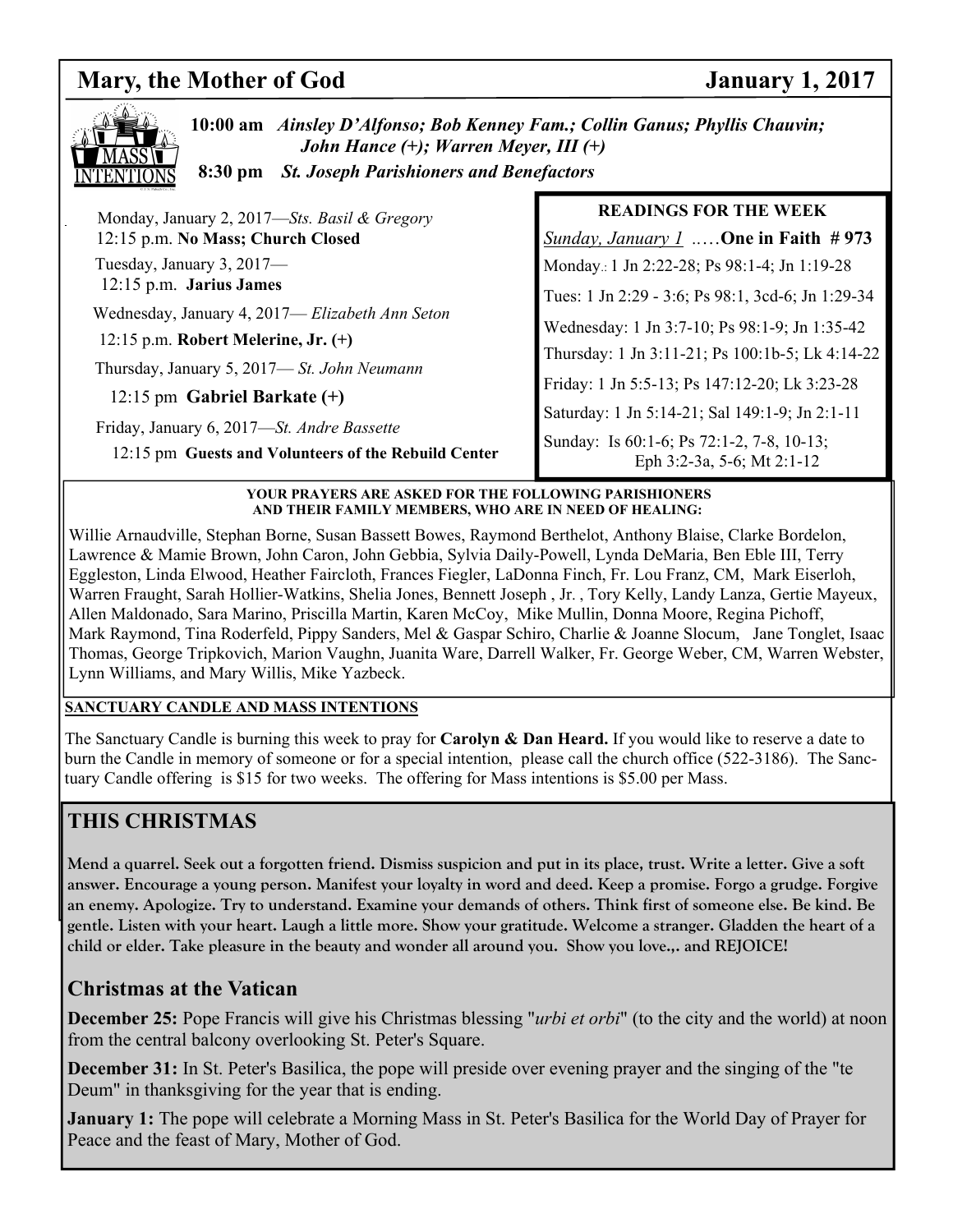### **Upon you the Lord shines, and His Glory overshadows You Isaiah. 60:2**

*PARISH CALENDAR*  Jan 01 **Sunday** Masses: 10 am & 8:30 pm Jan. 20 **Friday** *Roosting at the Pelican's BB Game (sign up!)*  Jan. 12 **Thursday** RCIA: I Believe *The Creed and Our Father 6:30*  **TREASURE & STEWARDSHIP**

 **Sunday, December 25, 2016……....\$ 4,283.00** 

*Thank you for your generosity* 

**Gifts for Christmas** Thank you to all who shared the love of the Lord at Christmas through the gifts on the Angel Tree, knitted scarfs and gloves, blankets and hats, assistance to the Rebuild Center, etc. that enabled us to reach out to so many people and put our faith into a concrete sign of God's heart here on earth. God bless you! And a most Blessed and Joyful Christmas!

**Holiday Masses Schedule** Our Mass Schedule for January 1, the Solemnity of Mary, mother of God will be the regular Sunday schedule: Mass 10 am; Mass 8:30 pm.



# **Pope Francis'** *January* **Intentions**

That all Christians may be faithful to the Lord's teaching by striving with prayer and fraternal charity to restore ecclesial communion and by collaborating to meet the challenges facing humanity.

**Pray for Those who are preparing to enter the Church:** Please pray for the Catechumenates: Jeff , Kelsey, Jennifer, Gregory, Neomi, Cathleen, Terry, Joshua; and also Jorge and Will.

### **TODAY'S READINGS**

**First Reading** — The LORD bless you and keep you! The LORD look upon you kindly and give you peace! (Numbers 6:22-27).

**Psalm** — May God bless us in his mercy (Psalm 67). **Second Reading** — God sent the Spirit of the Son into our hearts, crying out, "Abba, Father!" So you are no longer a slave but an heir, through God (Galatians 4:4-7).

### **THE BLESSING WE RECEIVE**

 The blessing we experience in Christ Jesus is proclaimed in Numbers as the special blessing for the people of Israel. They and we are to be blessed by the invocation of God's loving kindness, the shining glory of God's face turned toward us in love, not away from us in anger. We are blessed by God's own peace!

 Our wish and our hope are fulfilled in this blessing, which is made visible in the coming of Jesus. In Jesus, the image of the invisible God, God's face is shown to us and God's presence is made known to us in faithful and loving kindness.

### **CHARTER FOR THE PROTECTION OF CHILDREN AND YOUNG PEOPLE**

In response to the Charter for the Protection of Children and Young People from the United States Conference of Catholic Bishops, the Archdiocese of New Orleans continues to make the Hot Line available for anyone who has been hurt or sexually abused by anyone who works for the Church. The Hot Line continues to be available; the number is (504) 522-5019. In continuing our commitment to support and to heal, we invite and encourage individuals who have been hurt or sexually abused recently or in the past by clergy, religious or other employees of the Archdiocese to call our Hot Line. The Hot Line is available 24 hours a day and your message will be received confidentially by a trained mental health professional. In addition, anyone can make a direct call during regular business hours to the Vic-